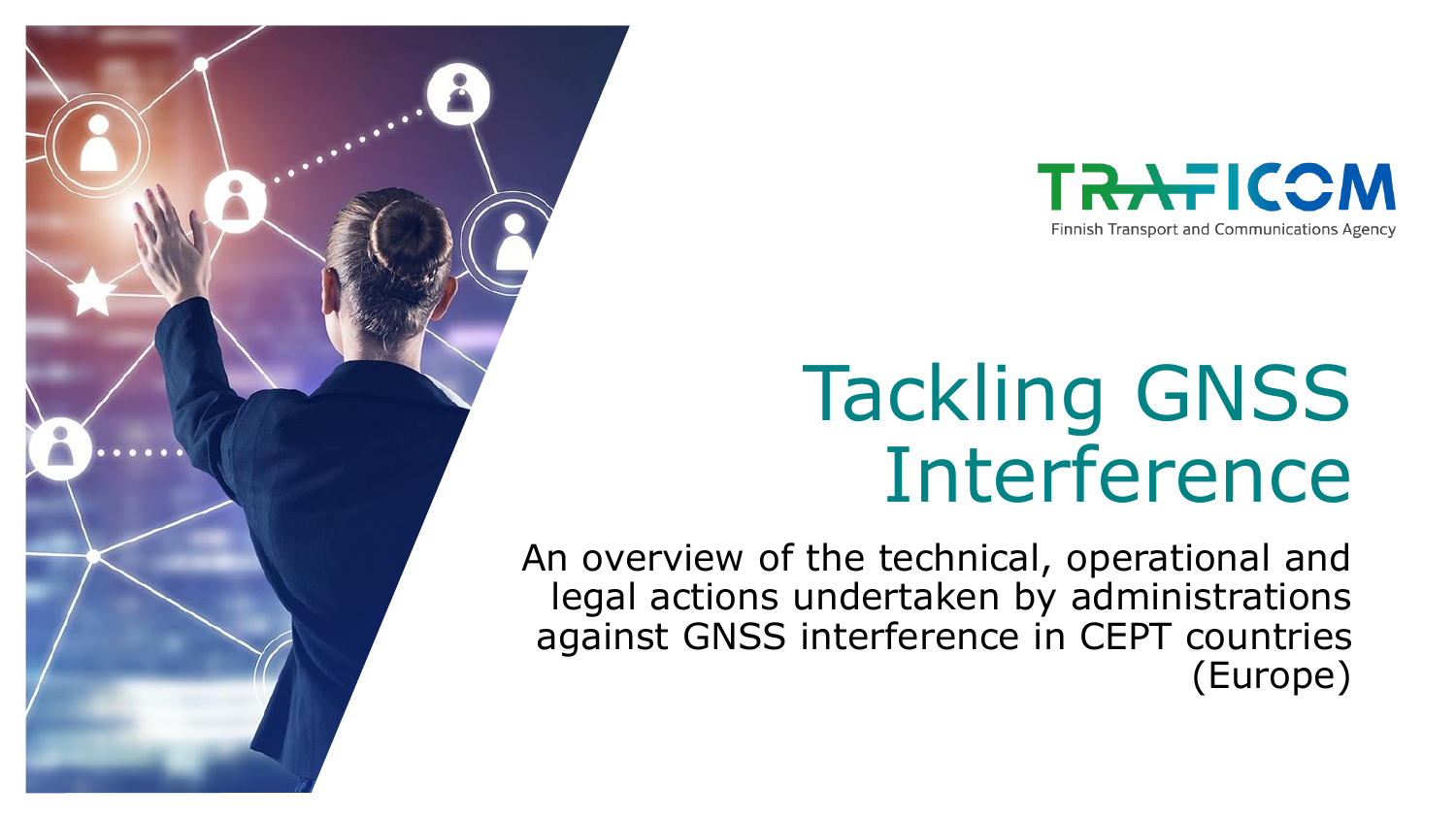### **Transport and Communications Agency TRAFICOM**

- ‒ The Finnish Transport and Communications Agency Traficom is an authority serving people and businesses in licence, registration and approval matters related to transport and communications.
- ‒ Traficom promotes traffic safety and the smooth functioning of the transport system, and makes sure that everyone in Finland has access to high-quality, secure and reasonably priced communications connections and services.
- ‒ The Agency boosts the digital transformation and supports sustainable development.
- ‒ Traficom has approximately 900 employees at 15 locations in Finland. The head office is in Helsinki.

*The Finnish Transport Safety Agency (Trafi), the Finnish Communications Regulatory Authority (FICORA) and certain functions of the Finnish Transport Agency merged to form the Finnish Transport and Communications Agency TRAFICOM on 1 January 2019.*

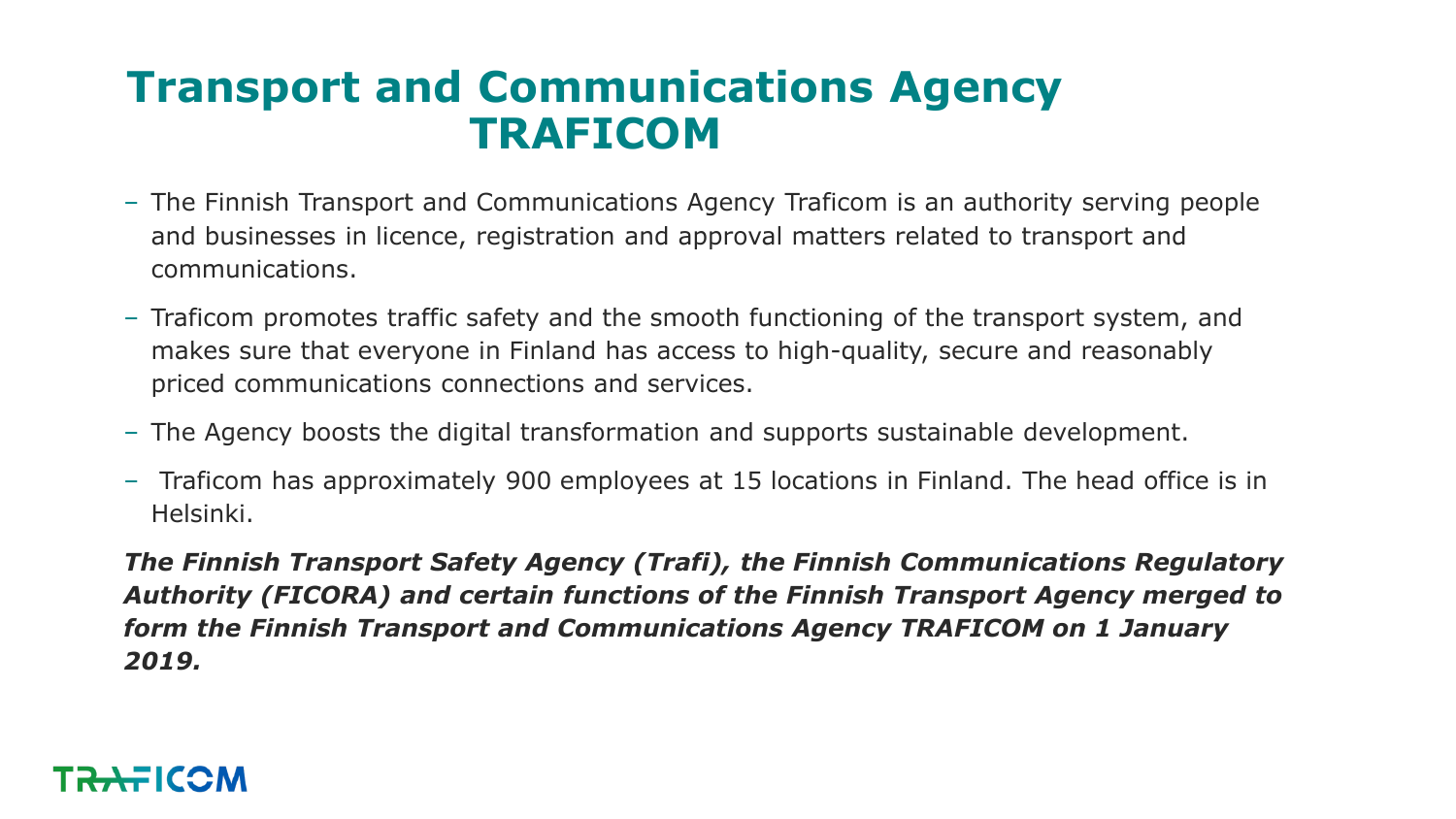### **Traficom is a responsible and reforming expert of transport and communications**

F



**TRAFICOM**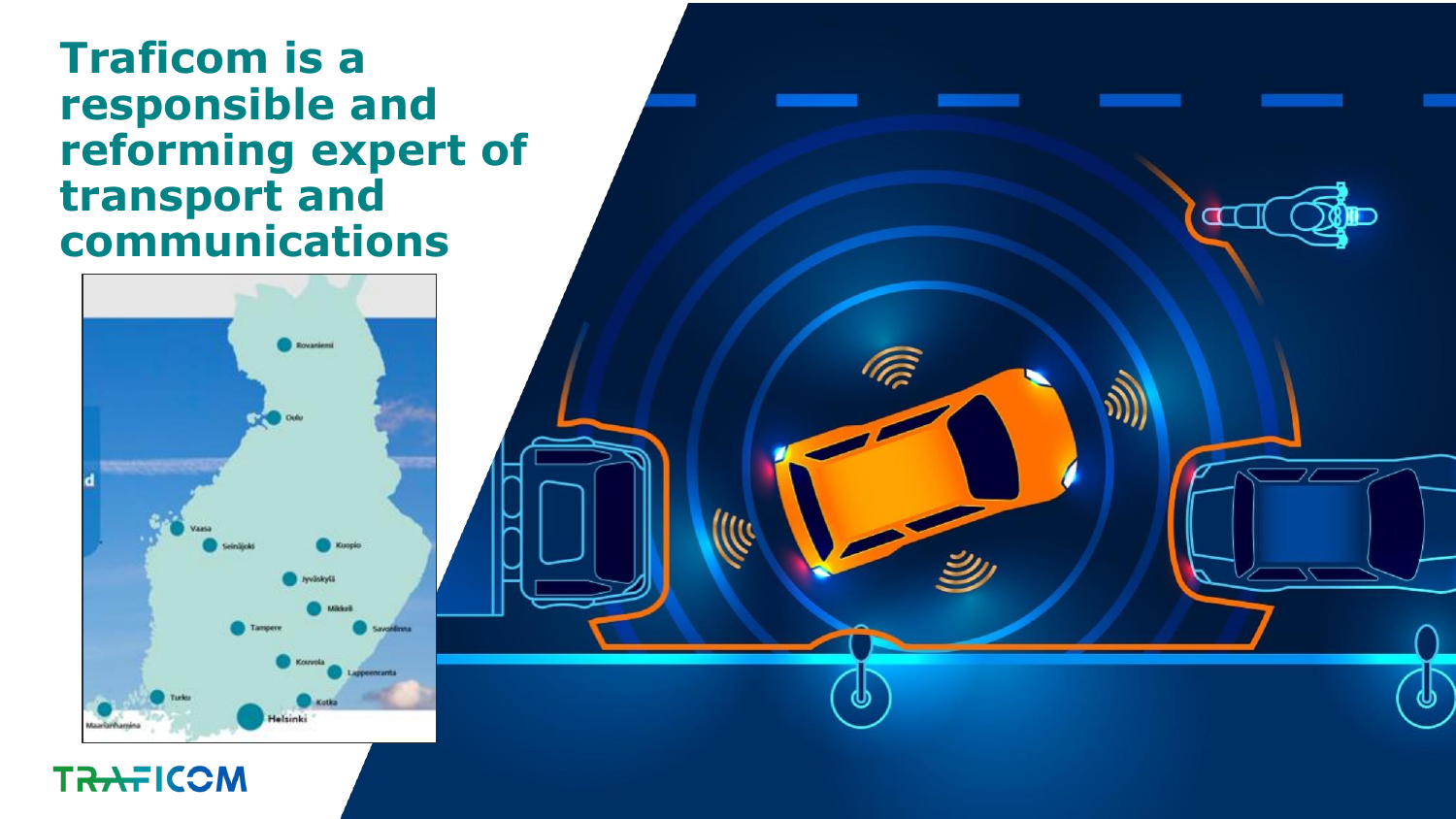| 卬                                                                                                                                                                                                                                  | <b>ECC</b><br>Com-ITU                                                                                                                                                                                                          | <b>CERP</b><br>ECO                                                                                                                                                                                                    | Log in                                                                                                             |
|------------------------------------------------------------------------------------------------------------------------------------------------------------------------------------------------------------------------------------|--------------------------------------------------------------------------------------------------------------------------------------------------------------------------------------------------------------------------------|-----------------------------------------------------------------------------------------------------------------------------------------------------------------------------------------------------------------------|--------------------------------------------------------------------------------------------------------------------|
| Info<br>Groups<br>$ECC \rightarrow$ Groups                                                                                                                                                                                         | <b>Deliverables</b><br><b>Topics</b>                                                                                                                                                                                           | <b>ECC Meeting Documents</b><br><b>Tools &amp; Services</b>                                                                                                                                                           | <b>ECC Calendar</b>                                                                                                |
| <b>All ECC groups</b><br><b>ECC</b><br><b>ECC SG</b><br>$-$ ECC-ETSI<br>$\overline{\phantom{a}}$ ECC-EC                                                                                                                            | <b>WG NaN</b><br>$-$ PT FNI<br>$\mathsf{P}$ PT NP                                                                                                                                                                              | <b>WG SE</b><br>$-$ STG<br>$-$ SE 7                                                                                                                                                                                   | $\checkmark$ Member<br><b>Favourite group</b><br>*                                                                 |
| L ECC-US-CA<br><b>FCC PT1</b><br><b>CPG</b><br>$\mathsf{L}$ CPG PT A<br>$\overline{\phantom{a}}$ CPG PT B<br>$\overline{\phantom{a}}$ CPG PT C<br>$\mathsf{L}$ CPG PT D<br>$\perp$ WRC19 Coordination<br>$\perp$ Coordination team | $\mathsf{F}$ PT TRIS<br>$-$ PT ES<br>$\mathsf{L}$ NaN SFG<br><b>WG FM</b><br>$\overline{\phantom{a}}$ EFIS/MG<br>$\overline{\phantom{a}}$ SRD/MG<br>$-$ FM 22<br>$-$ FM 44<br>$-$ FM 51<br>$-$ FM 56<br>$-$ FM 57<br>$-$ FM 58 | $\overline{\phantom{0}}$ SE 19<br>$-$ SE 21<br>$-$ SE 24<br>$\mathsf{L}$ SE 40<br>$\overline{\phantom{0}}$ SE 45<br>$\overline{\phantom{a}}$ FG on Wind Turbines<br>$\perp$ FG on Receiver Intermodulation<br>Non-ECC | ECC FM(19)091R2; 5.<br><b>Technical, operatio</b><br>actions undertaken<br>administrations aga<br>jamming and GNSS |

 $5.6.2019$ **Technical, operational and legal actions undertaken by CEPT administrations against GNSS illegal jammers** 

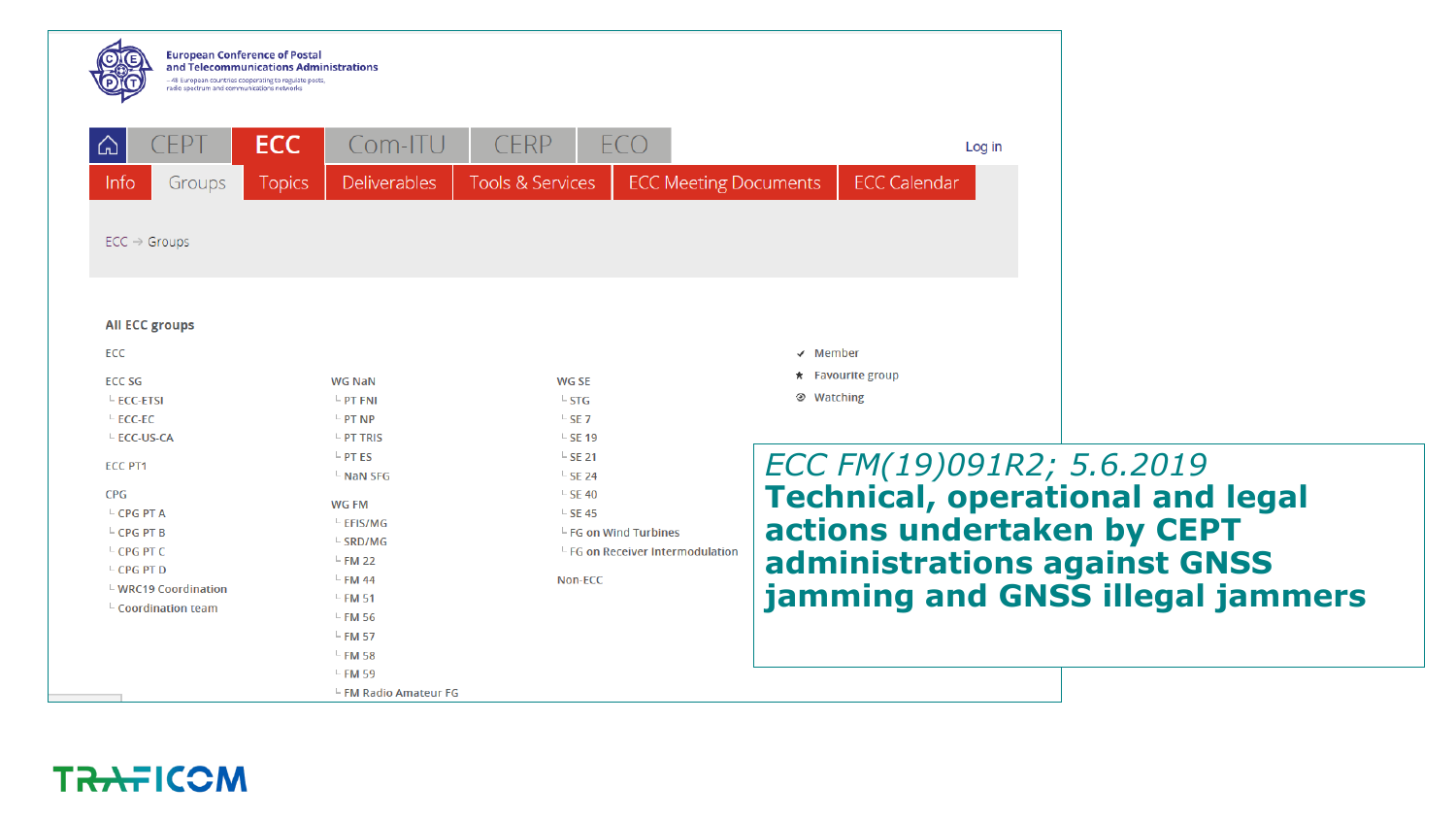#### *Source: ECC FM(19)091R2; 5.6.2019;* **Technical, operational and legal actions undertaken by CEPT administrations against GNSS jamming and GNSS illegal jammers**

### ‒ **Summary:**

- ‒ GNSS jammers are a threat to number of critical services and national administrations are engaged in a fight against the proliferation of such devices
- ‒ WGFM Questionnaire to CEPT Administrations in October 2018
- 28 countries participated
- ‒ Analysis highlights several points and interests:
	- Differences in national legal framework and regulation regarding GNSS-jammers
	- Experiences of GNSS jamming case investigations
	- Actions put in place to detect jammer
	- Co-operation with different authorities
	- Jammers on internet web sites
	- Awareness of the risk of GNSS-jammers among interested parties

### TRAFICOM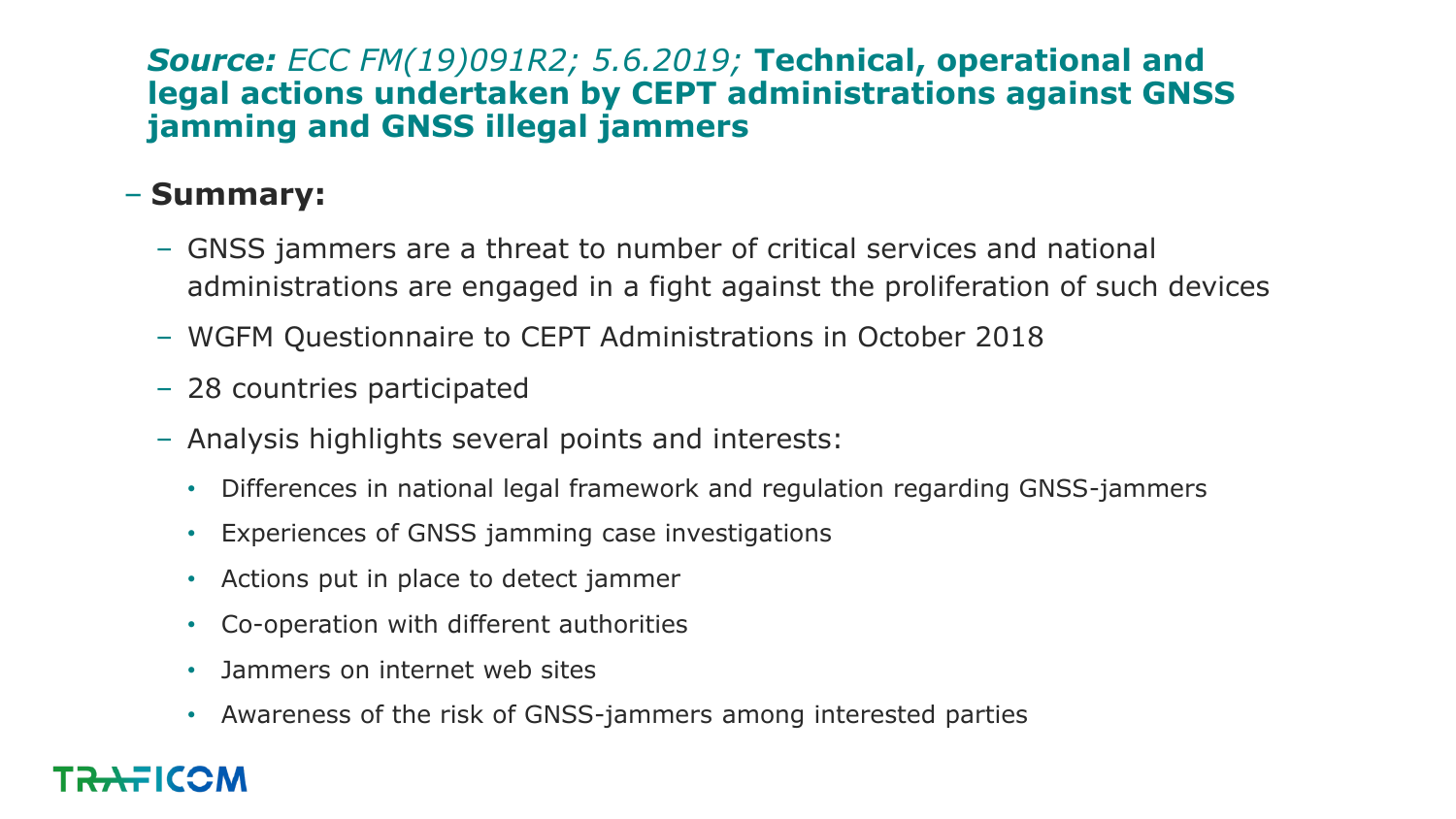GNSS jammers, even low powered ones, are a threat, on economic, safety and security terms, to an increasing number of services which rely on GNSS for positioning and timing and synchronisation services, for example transportation, emergency services, energy, television and mobile operators' networks and timing community.







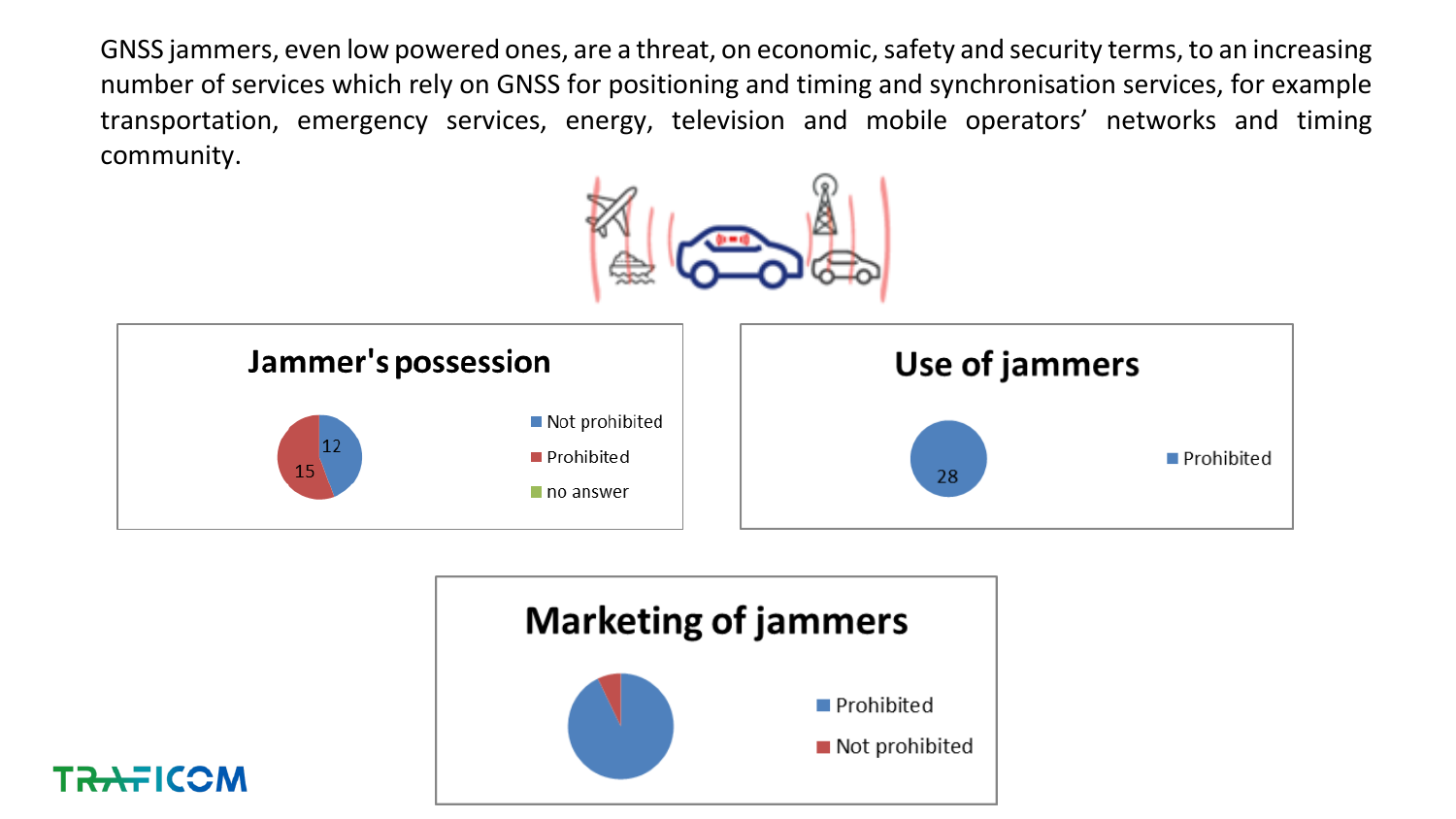### **GNSS interference investigation cases**

**National spectrum monitoring authorities have indicated few (average of 5 per year) or sometimes no GNSS interference investigation requests in the last years.**

When they received GNSS interference investigation requests, they were mainly initiated by their national aviation authority and therefore critical services were at stake (i.e. aircraft navigation and notably approach, landing, and take-off phases of flights)

Typical sources of interference in GNSS RFI cases are mainly due to equipment in default or frequency band sharing example:

- ‒ L2, E2 and E6 bands shared with radio-amateurs and JTIDS/MIDS and DME (radiolocation, radionavigation)
- faulty antenna coupler AIS / GNSS
- ‒ indoor TV amplifier in default, unauthorized radio links, unauthorized wireless camera transmission and a faulty radio transmitter of a public local radio broadcaster

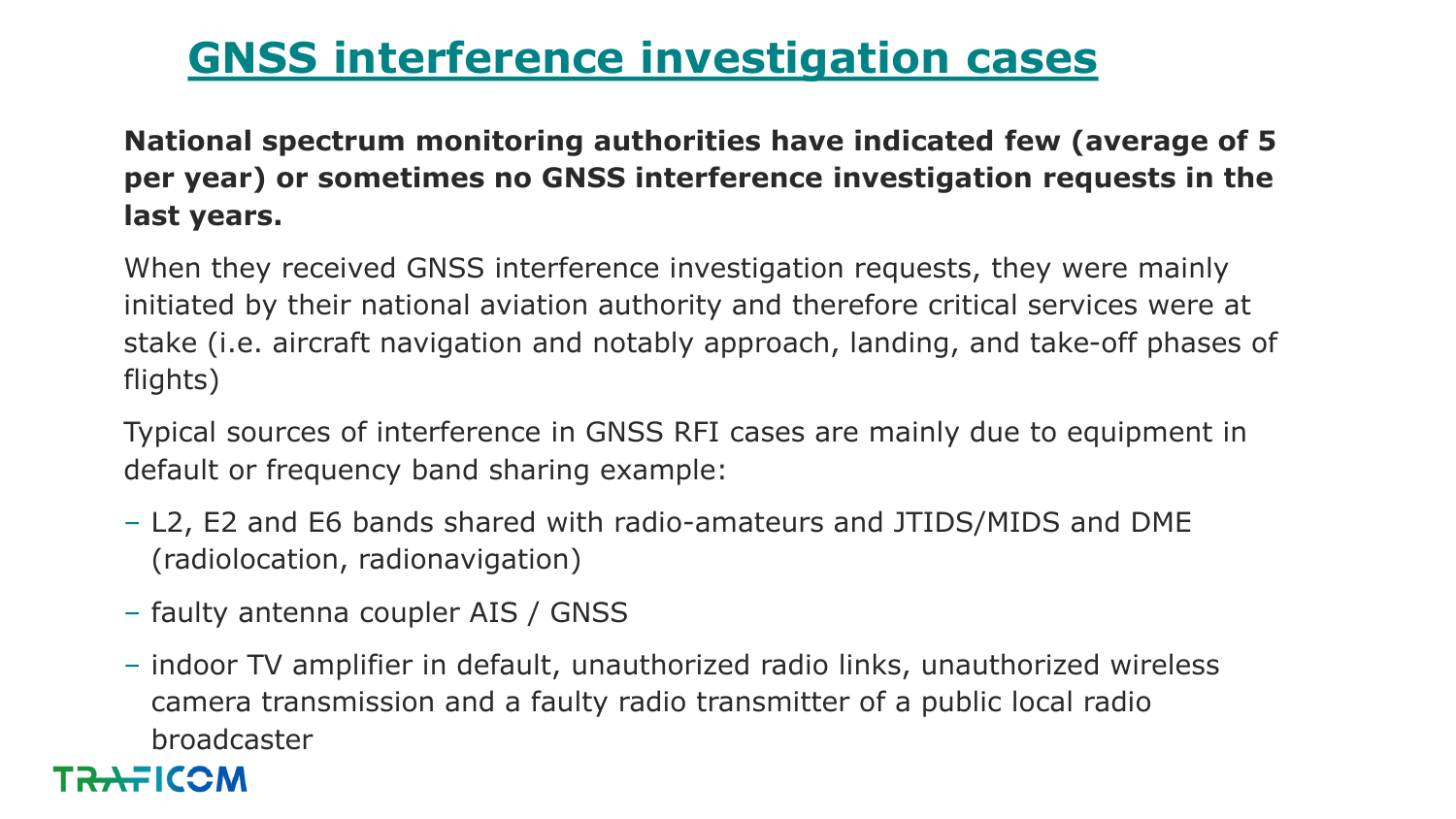### **Proactive actions put into place by spectrum monitoring and enforcement authorities to detect illegal GNSS jammers in use**

- ‒ Monitoring the GNSS frequency bands to get a picture of the number of GNSS jammers in circulation
- ‒ Detecting and seizing illegal jammers in circulation: monitoring being in this case a prior step to enforcement
- ‒ Research and development on techniques and equipment to detect GNSS jammers
- ‒ At least: **Belgium, France, Norway, The Netherlands, Slovenia, United Kingdom**
- ‒ **Finland**: case by case measurements, occasional automatic violation detection measurements also including GNSS-band; participation in STRIKE3-Project; developed specialised tools to find interference in GNSS-bands

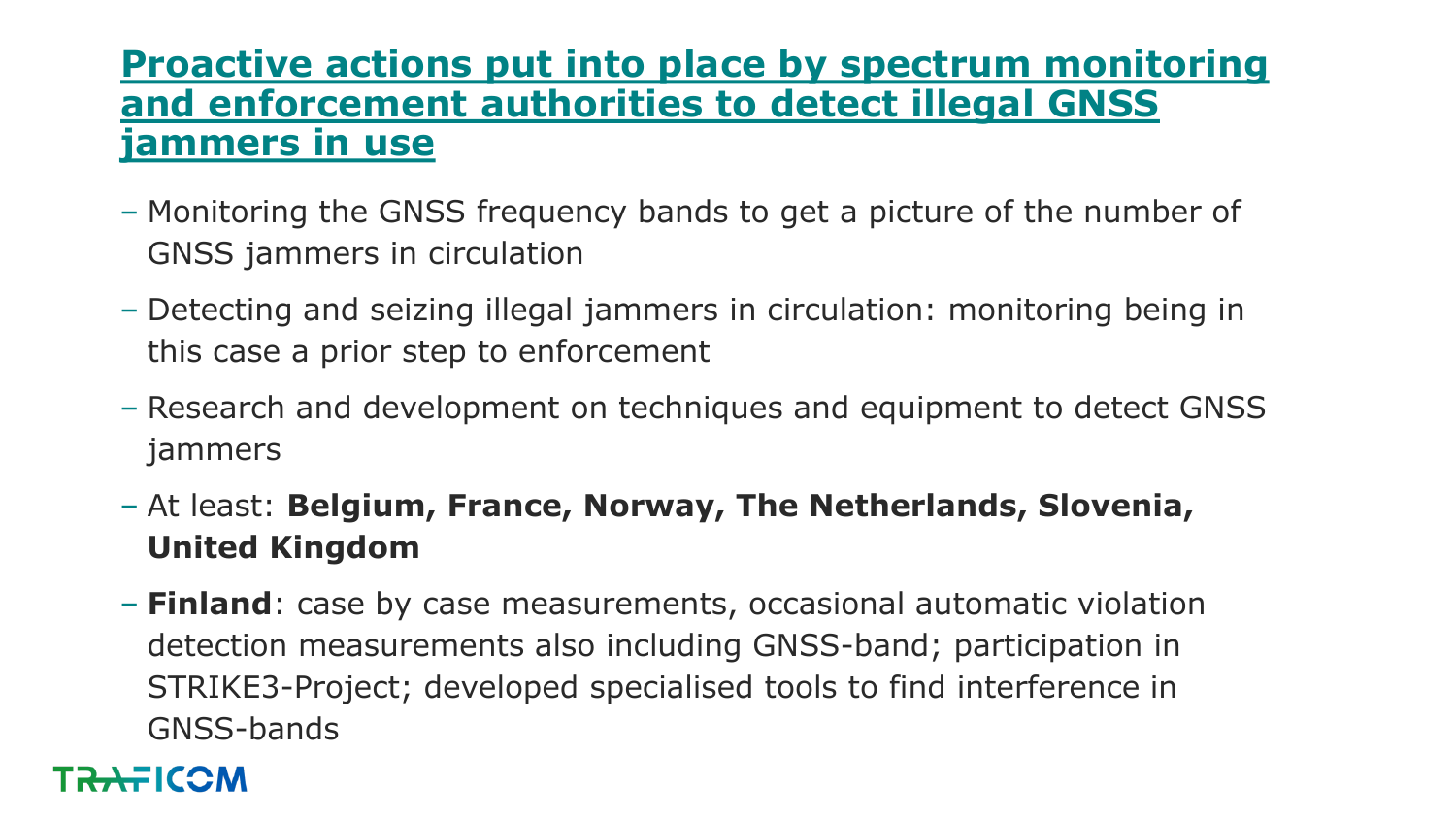### **In this respect, it is proposed the following actions be pursued over time, through regular exchanges and presentations in FM22 meetings for:**

#### **Watching and monitoring the evolution of:**

- ‒ The number of GNSS jamming cases reported and the types of GNSS jammers detected (circulation and the trend )
- The technological, legal and operational practices of the spectrum monitoring and enforcement authorities
- ‒ New potential threats (spoofers, repeaters, pseudolites)

### **Highlighting good practices and detailed cases of:**

- ‒ Investigations and enforcement of GNSS interference cases
- ‒ Operations of GNSS market surveillance and enforcement
- ‒ Preventing illegal merchandising of GNSS jammers on the Internet
- ‒ Cooperative processes and partnerships of the spectrum monitoring and enforcement authority with other administrations in the fight against illegal jammers and the handling of GNSS jamming cases
- ‒ Awareness-raising actions